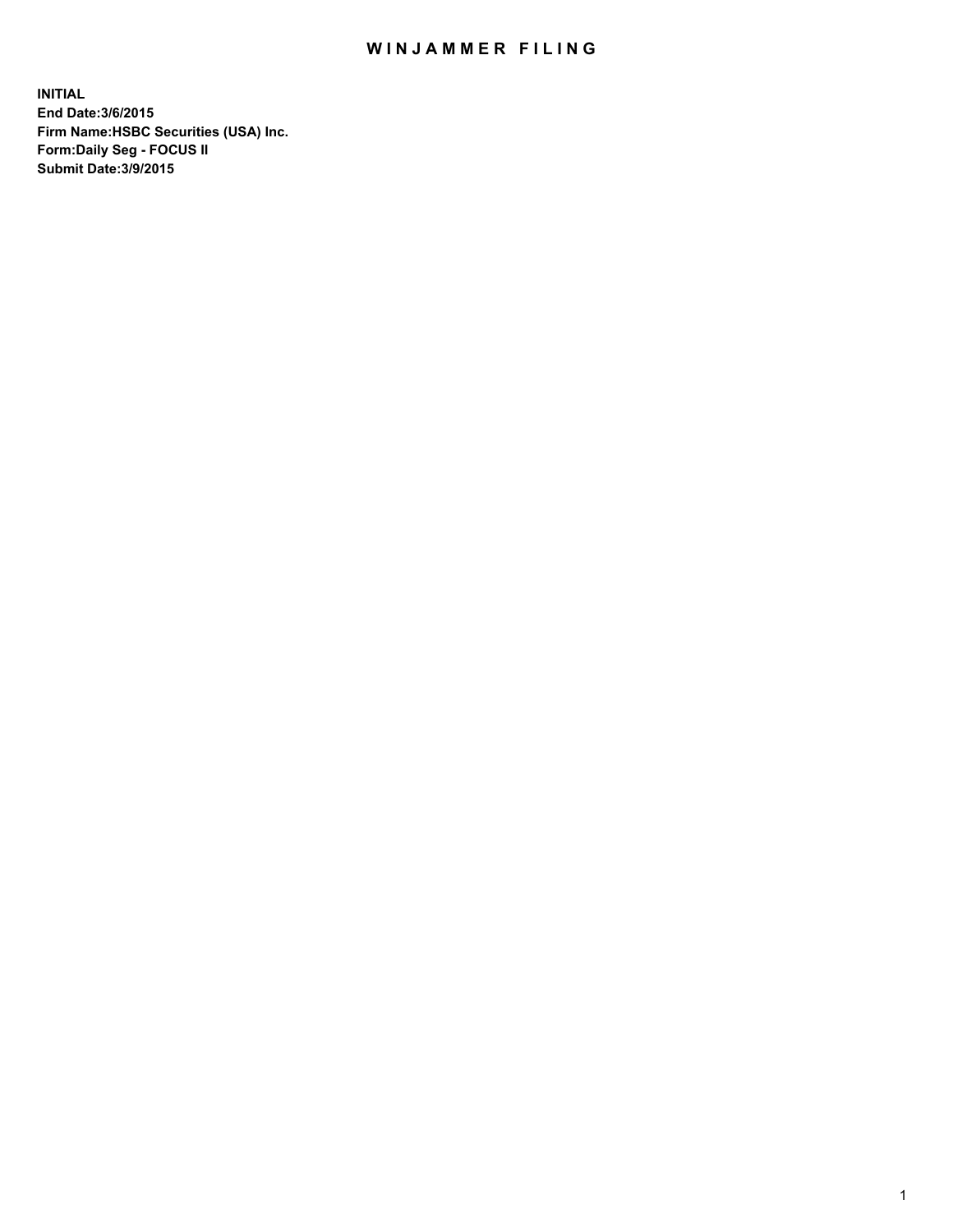## **INITIAL End Date:3/6/2015 Firm Name:HSBC Securities (USA) Inc. Form:Daily Seg - FOCUS II Submit Date:3/9/2015 Daily Segregation - Cover Page**

| Name of Company<br><b>Contact Name</b><br><b>Contact Phone Number</b><br><b>Contact Email Address</b>                                                                                                                                                                                                                         | <b>HSBC Securities (USA) Inc.</b><br><b>Steven Richardson</b><br>212-525-6445<br>steven.richardson@us.hsbc.com |
|-------------------------------------------------------------------------------------------------------------------------------------------------------------------------------------------------------------------------------------------------------------------------------------------------------------------------------|----------------------------------------------------------------------------------------------------------------|
| FCM's Customer Segregated Funds Residual Interest Target (choose one):<br>a. Minimum dollar amount: ; or<br>b. Minimum percentage of customer segregated funds required:% ; or<br>c. Dollar amount range between: and; or<br>d. Percentage range of customer segregated funds required between: % and %.                      | 50,000,000<br>0 <sub>0</sub><br>00                                                                             |
| FCM's Customer Secured Amount Funds Residual Interest Target (choose one):<br>a. Minimum dollar amount: ; or<br>b. Minimum percentage of customer secured funds required:%; or<br>c. Dollar amount range between: and; or<br>d. Percentage range of customer secured funds required between: % and %.                         | 10,000,000<br>00<br>00                                                                                         |
| FCM's Cleared Swaps Customer Collateral Residual Interest Target (choose one):<br>a. Minimum dollar amount: ; or<br>b. Minimum percentage of cleared swaps customer collateral required:%; or<br>c. Dollar amount range between: and; or<br>d. Percentage range of cleared swaps customer collateral required between:% and%. | 30,000,000<br>0 <sub>0</sub><br>00                                                                             |

Attach supporting documents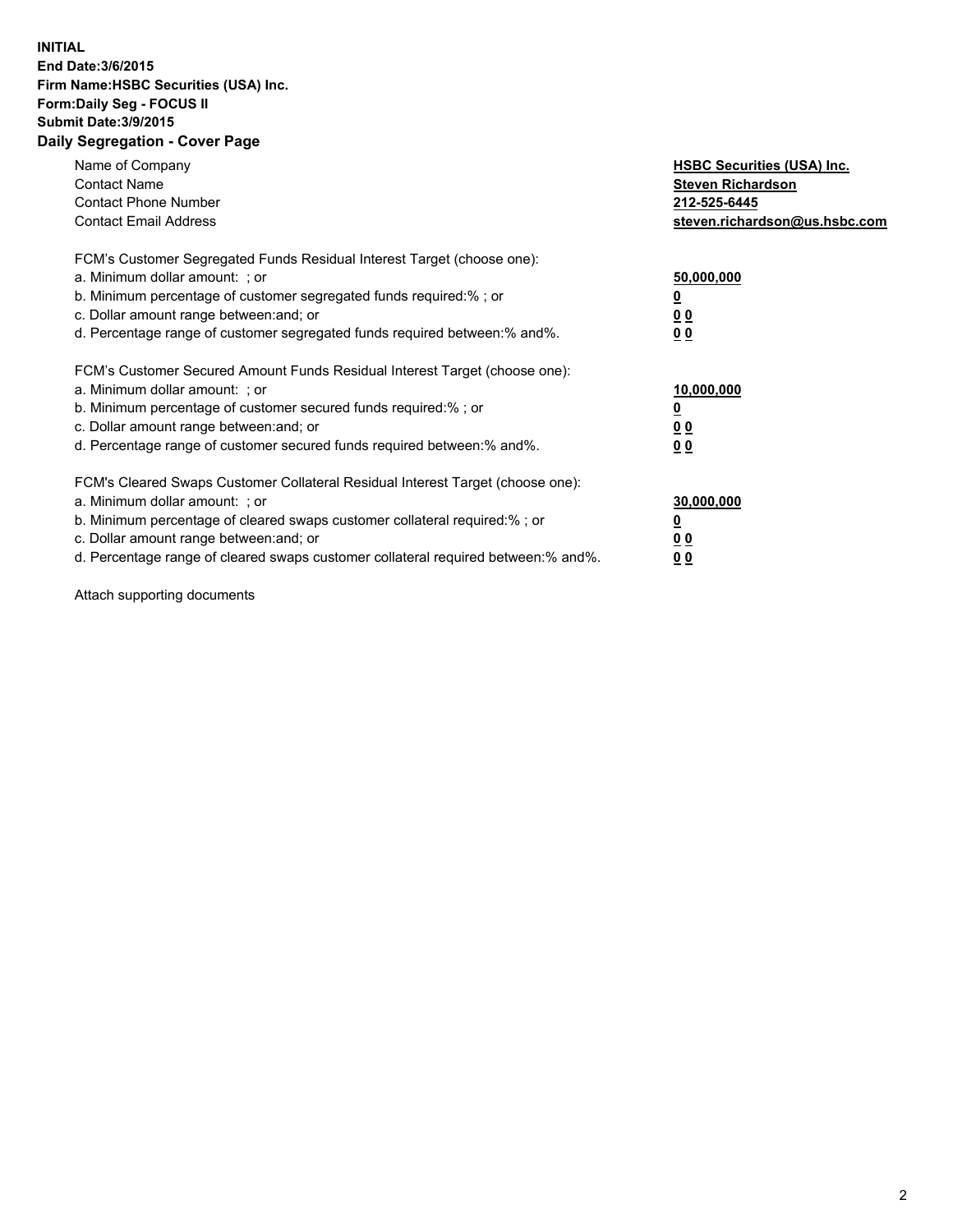**INITIAL End Date:3/6/2015 Firm Name:HSBC Securities (USA) Inc. Form:Daily Seg - FOCUS II Submit Date:3/9/2015 Daily Segregation - Secured Amounts** Foreign Futures and Foreign Options Secured Amounts Amount required to be set aside pursuant to law, rule or regulation of a foreign government or a rule of a self-regulatory organization authorized thereunder **0** [7305] 1. Net ledger balance - Foreign Futures and Foreign Option Trading - All Customers A. Cash **71,050,116** [7315] B. Securities (at market) **18,108,685** [7317] 2. Net unrealized profit (loss) in open futures contracts traded on a foreign board of trade **55,111,135** [7325] 3. Exchange traded options a. Market value of open option contracts purchased on a foreign board of trade **0** [7335] b. Market value of open contracts granted (sold) on a foreign board of trade **0** [7337] 4. Net equity (deficit) (add lines 1. 2. and 3.) **144,269,936** [7345] 5. Account liquidating to a deficit and account with a debit balances - gross amount **312,210** [7351] Less: amount offset by customer owned securities **-162,170** [7352] **150,040** [7354] 6. Amount required to be set aside as the secured amount - Net Liquidating Equity Method (add lines 4 and 5) **144,419,976** [7355] 7. Greater of amount required to be set aside pursuant to foreign jurisdiction (above) or line 6. **144,419,976** [7360] FUNDS DEPOSITED IN SEPARATE REGULATION 30.7 ACCOUNTS 1. Cash in banks A. Banks located in the United States **48,325,057** [7500] B. Other banks qualified under Regulation 30.7 **0** [7520] **48,325,057** [7530] 2. Securities A. In safekeeping with banks located in the United States **63,108,685** [7540] B. In safekeeping with other banks qualified under Regulation 30.7 **0** [7560] **63,108,685** [7570] 3. Equities with registered futures commission merchants A. Cash **0** [7580] B. Securities **0** [7590] C. Unrealized gain (loss) on open futures contracts **0** [7600] D. Value of long option contracts **0** [7610] E. Value of short option contracts **0** [7615] **0** [7620] 4. Amounts held by clearing organizations of foreign boards of trade A. Cash **0** [7640] B. Securities **0** [7650] C. Amount due to (from) clearing organization - daily variation **0** [7660] D. Value of long option contracts **0** [7670] E. Value of short option contracts **0** [7675] **0** [7680] 5. Amounts held by members of foreign boards of trade A. Cash **27,004,740** [7700] B. Securities **0** [7710] C. Unrealized gain (loss) on open futures contracts **55,111,135** [7720] D. Value of long option contracts **0** [7730] E. Value of short option contracts **0** [7735] **82,115,875** [7740] 6. Amounts with other depositories designated by a foreign board of trade **0** [7760] 7. Segregated funds on hand **0** [7765] 8. Total funds in separate section 30.7 accounts **193,549,617** [7770] 9. Excess (deficiency) Set Aside for Secured Amount (subtract line 7 Secured Statement Page 1 from Line 8) **49,129,641** [7380] 10. Management Target Amount for Excess funds in separate section 30.7 accounts **37,561,338** [7780] 11. Excess (deficiency) funds in separate 30.7 accounts over (under) Management Target **11,568,303** [7785]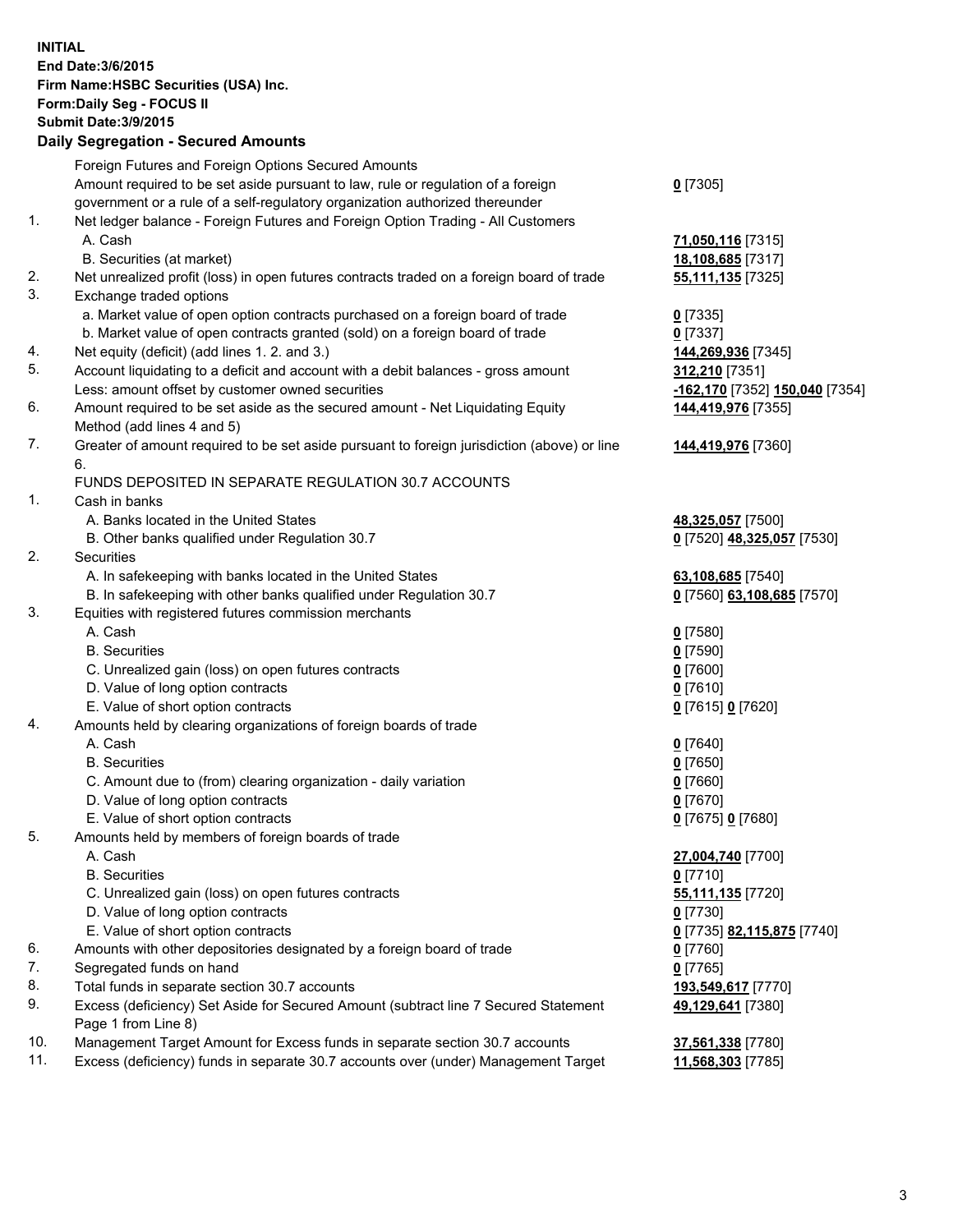| <b>INITIAL</b> | End Date: 3/6/2015<br>Firm Name: HSBC Securities (USA) Inc.<br>Form: Daily Seg - FOCUS II<br><b>Submit Date: 3/9/2015</b><br>Daily Segregation - Segregation Statement<br>SEGREGATION REQUIREMENTS(Section 4d(2) of the CEAct)                             |                                                                 |
|----------------|------------------------------------------------------------------------------------------------------------------------------------------------------------------------------------------------------------------------------------------------------------|-----------------------------------------------------------------|
| 1.             | Net ledger balance<br>A. Cash<br>B. Securities (at market)                                                                                                                                                                                                 | -165,301,190 [7010]<br>647,354,327 [7020]                       |
| 2.<br>3.       | Net unrealized profit (loss) in open futures contracts traded on a contract market<br>Exchange traded options                                                                                                                                              | 462,856,492 [7030]                                              |
| 4.             | A. Add market value of open option contracts purchased on a contract market<br>B. Deduct market value of open option contracts granted (sold) on a contract market<br>Net equity (deficit) (add lines 1, 2 and 3)                                          | 101,307,678 [7032]<br>-7,419,214 [7033]<br>1,038,798,093 [7040] |
| 5.             | Accounts liquidating to a deficit and accounts with<br>debit balances - gross amount<br>Less: amount offset by customer securities                                                                                                                         | 45,451,313 [7045]<br>-45,430,789 [7047] 20,524 [7050]           |
| 6.             | Amount required to be segregated (add lines 4 and 5)<br>FUNDS IN SEGREGATED ACCOUNTS                                                                                                                                                                       | 1,038,818,617 [7060]                                            |
| 7.             | Deposited in segregated funds bank accounts<br>A. Cash<br>B. Securities representing investments of customers' funds (at market)<br>C. Securities held for particular customers or option customers in lieu of cash (at<br>market)                         | 22,549,127 [7070]<br>$0$ [7080]<br>85,402,731 [7090]            |
| 8.             | Margins on deposit with derivatives clearing organizations of contract markets<br>A. Cash<br>B. Securities representing investments of customers' funds (at market)<br>C. Securities held for particular customers or option customers in lieu of cash (at | 244,004,443 [7100]<br>138,217,505 [7110]<br>561,951,596 [7120]  |
| 9.<br>10.      | market)<br>Net settlement from (to) derivatives clearing organizations of contract markets<br>Exchange traded options                                                                                                                                      | -29,019,326 [7130]                                              |
|                | A. Value of open long option contracts<br>B. Value of open short option contracts                                                                                                                                                                          | 101,307,678 [7132]<br><mark>-7,419,214</mark> [7133]            |
| 11.            | Net equities with other FCMs<br>A. Net liquidating equity<br>B. Securities representing investments of customers' funds (at market)<br>C. Securities held for particular customers or option customers in lieu of cash (at<br>market)                      | 26,323,486 [7140]<br>$0$ [7160]<br>$0$ [7170]                   |
| 12.            | Segregated funds on hand                                                                                                                                                                                                                                   | $0$ [7150]                                                      |
| 13.            | Total amount in segregation (add lines 7 through 12)                                                                                                                                                                                                       | 1,143,318,026 [7180]                                            |
| 14.            | Excess (deficiency) funds in segregation (subtract line 6 from line 13)                                                                                                                                                                                    | 104,499,409 [7190]                                              |
| 15.<br>16.     | Management Target Amount for Excess funds in segregation<br>Excess (deficiency) funds in segregation over (under) Management Target Amount<br><b>Excess</b>                                                                                                | 50,000,000 [7194]<br>54,499,409 [7198]                          |